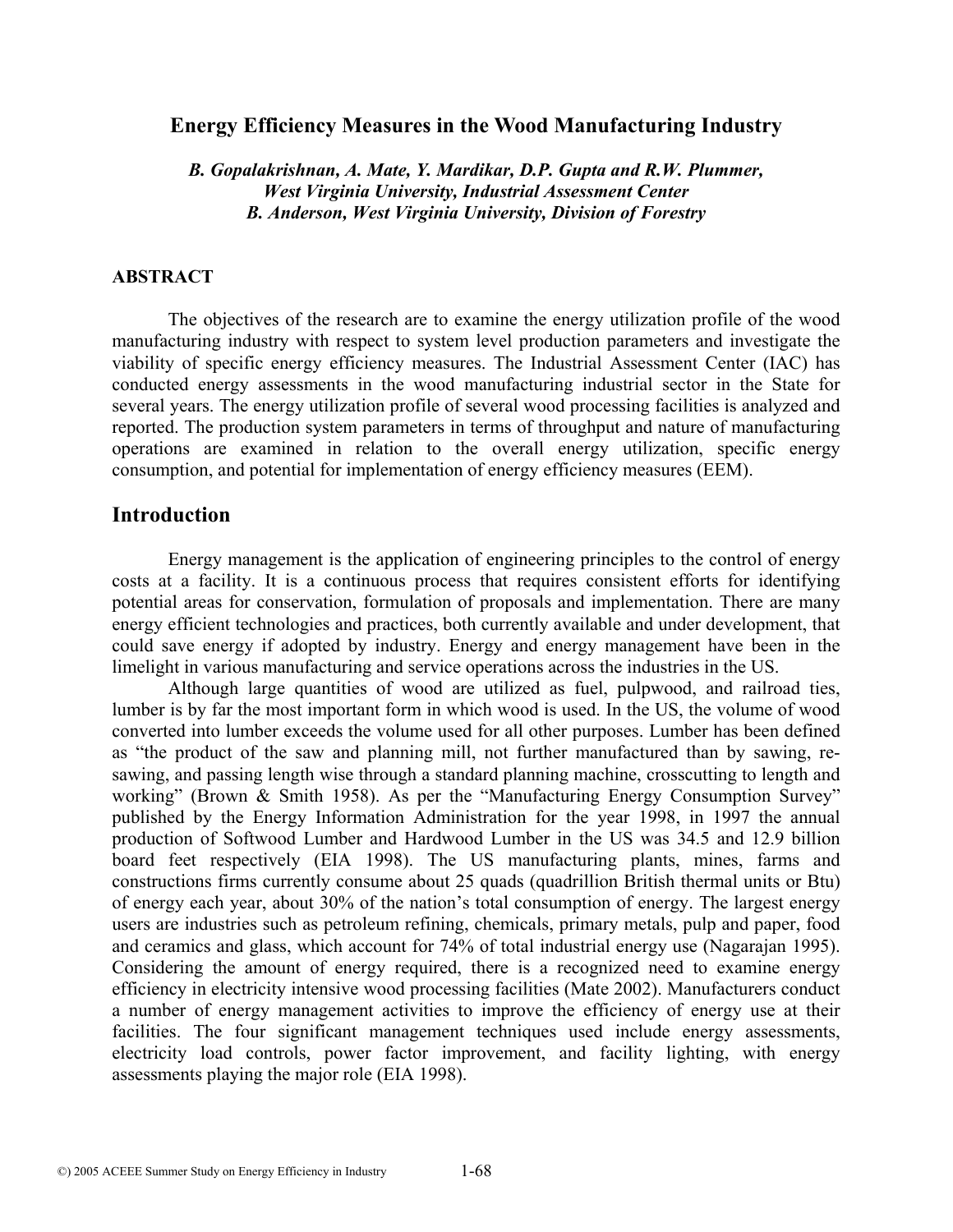#### **Introduction to the Lumber and Wood Products Industry**

The lumber and wood products industry includes facilities engaged in cutting timber and pulpwood; facilities with sawmills, lathe mills, shingle mills, stock mills, planing mills, plywood mills; or the facilities engaged in manufacturing finished wood products. The industrial processes are divided into four general groups: logging timber; producing lumber; panel products and wood preservation. Lumber and wood products include a wide range of products, including cut timber; rough wood products, such as hewn posts; lumber and flooring; millwork, such as moldings and cornices; cabinets; plywood; containers; and wood buildings.

#### **Energy Use in Forest and Wood Products Industry**

 From the reports published by the Energy Information Administration, the forest products industry consumed more than 3.1 quads of energy in 1994 which represents about 14% of domestic manufacturing energy use. This makes the forest products industry the third largest industrial consumer of energy, behind only petroleum and chemicals. Within the forest products industry, the pulp and paper industry (SIC 26) uses the vast majority of the energy, 2.66 quads, while the lumber and wood products industry uses 0.491 quads. In 1998, the lumber and wood products sector generated 387 trillion Btu (1 Btu = 1.0551 KJ), or 66% of the industry's energy needs, from wood residues. Remaining energy needs were met by electricity, natural gas, and fuel oil. The forest products industry spent \$7.7 billion on purchased energy in 1994, more than 11% of total US manufacturing energy expenditures. Of this amount, about \$1.7 billion was spent by the lumber and wood products industry.

# **Literature Review**

Not much literature has been cited in the area of energy management in the wood manufacturing industry especially under SIC 24 (NAICS 113, 321, 333, 337, 339). There are some publications in reference to energy savings in the pulp and paper and forest products industry. Various challenges posed by the application of energy efficient motors in highly motor intensive industries such as petrochemical, pulp and paper and food processing is discussed in Horton (1994). A survey of characteristics of different belt types, with a particular emphasis on their energy efficiency, cost effectiveness and field of application is done in De Ameida & Steve (1995). Use of premium efficiency motors in pulp and paper industry and the resulting savings are discussed by Prestil & Wroblewski (1996). The use of MotorMaster+™ in the pulp and paper and other industries to evaluate and select motors for energy efficiency and lowest life cycle cost has been described in McCoy, Rooks & Tutterow (1997). The use of research in the field of automatic inspection of wood, particularly focusing on computer vision techniques for improving productivity and reducing waste is discussed in Truong Pham & Alcock (1998). Various recommendations made during IAC assessments of over 200 pulp and paper industries are discussed by Dunning & Todd (1998).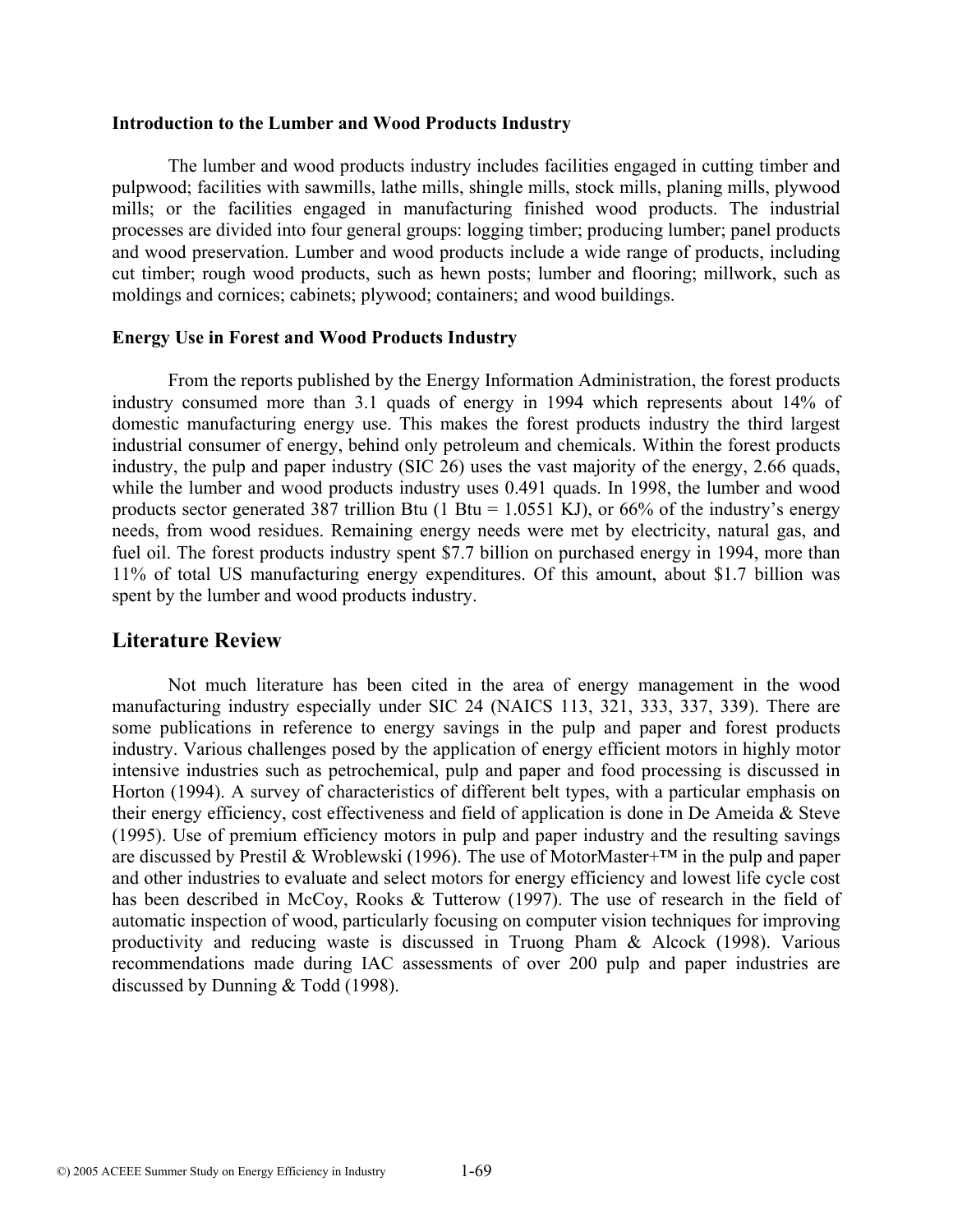## **Site Visits to Wood Processing Facilities in West Virginia**

The wood products industry is of growing importance to West Virginia's economy. With 11.6 million acres (1 acre = 4,046.825 sq. meter) of timberland and 75 billion board feet of inventory, the forest resources of West Virginia seem endless (WV Bureau of Commerce, 2001).

 The site visits to the wood processing facilities in the State of West Virginia yielded important information about the energy utilization and production parameters. A brief description of the manufacturing process for the various facilities is provided herein. Specific information such as the facility location, average daily production, number of employees, and their weekly operating schedule is provided in Table 1. It is interesting to note that the average cost per MMBtu of electricity ranged from \$14.13 (¢4.82/kWh) to as high as \$23.18  $({\cal E}7.91/kWh)$ . The load factors for the facilities were on the low side in general. It is observed that the major component of the electrical load in these facilities is contributed by electric motors (Mate 2002).

 The essential operations in the manufacture of lumber are (1) breakdown of the log into boards or timber; (2) cutting the boards or timbers lengthwise in a ripping or edging operation with the objective of removing wane, improving the grade, or dimensioning to width; and (3) cutting the boards across the grain in a cross cutting or trimming operation for the purpose of removing defects, improving the grade, or dimensioning to length. A detailed flow chart of typical sawmill operations is shown in Figure 1.





The facilities have been given an alphabetical notation to preserve confidentiality. Facilities A, B, and C produce quality wood boards from logs using the basic sawmill operations. The manufacturing processes adopted in these facilities are similar. The principal product of facility D is rough lumber. The only difference in the manufacturing process for this plant is that a portion of the graded lumber is shipped directly to the customer and the rest go to the kiln for drying and is graded and shipped. Facility E produces Saw Lumber. Apart from sawmill operations, this plant produces pellet fuel by extruding sawdust (generated from the lumber mill and purchased saw dust) into small pellets. The final products are then inspected, packaged, and shipped. Facility F produces rough saw and kiln dried lumber. The manufacturing process is very similar to that of facility D. Facility G produces special treated industrial lumber. In this plant, the stacked logs are air dried in a steam kiln before they are treated chemically for protection. The product is subjected to a series of pressure and vacuum treatments depending on its moisture content. After treatment, some machining, such as drilling, is done if required, and then the material is packed and shipped. Facility H produces furniture grade lumber from logs. The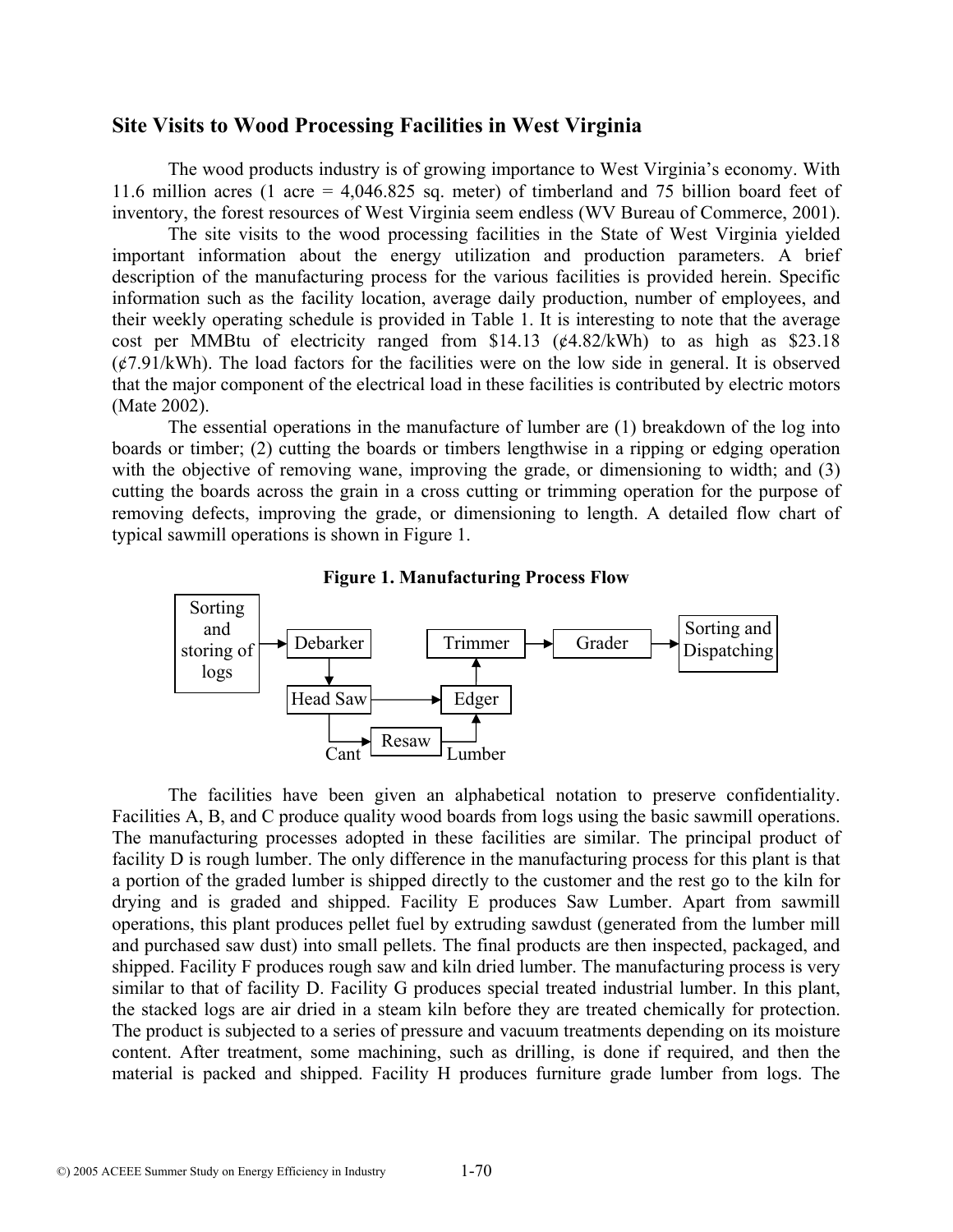manufacturing process for this facility is similar to that of Facility D. Facility I produces lumber using sawmill operations. The palletized lumber is shipped directly to another facility for drying.

# **Comparison Matrix for the Facilities Visited**

 A comparison of the various parameters measured and analyzed during the assessment is sought to get a better insight into the operations of each facility with a focus on energy consumption and EEM. Specific energy consumption indicators are calculated for each plant. The comparison matrix can be seen on Table 1.

## **General Information**

Different parameters were compared regarding general information of facilities (Table 1). Most of the plants operate for one or two shifts. It was observed that the average annual production of lumber in mbf (1,000 board feet) was very high for plants E, F, G and H. These plants had very high capacity and large product variety.

| <b>FACILITIES</b>                                         | A            | <sub>R</sub>      | $\mathbf C$         | $\bf{D}$       | E         | F                    | G              | $\mathbf H$    | $\mathbf I$ |  |  |  |
|-----------------------------------------------------------|--------------|-------------------|---------------------|----------------|-----------|----------------------|----------------|----------------|-------------|--|--|--|
| <b>GENERAL INFORMATION</b>                                |              |                   |                     |                |           |                      |                |                |             |  |  |  |
| Annual<br><b>Production(mbf)</b>                          | 9,100        | 4,810             | 4,680               | 6,000          | 27,500    | 20,400               | 13,000         | 13,000         | 7,280       |  |  |  |
| # of employees                                            | 75           | 60                | 60                  | 91             | 53        | 185                  | 65             | 55             | 24          |  |  |  |
| <b>Shift Operation</b>                                    | $\mathbf{1}$ | $\overline{2}$    | $\overline{2}$      | $\overline{2}$ | 2         | 1                    | $\overline{2}$ | $\overline{2}$ | 1           |  |  |  |
| UTILITY BILL ANALYSIS                                     |              |                   |                     |                |           |                      |                |                |             |  |  |  |
| kW Demand/yr                                              | 4,077        | 5,303             | 5,096               | 9,526          | 14,677    | 28,081               | 7,017          | 6,229          | 5,513       |  |  |  |
| kWh Usage/yr                                              |              | 842,000 1,787,904 | 1,892,352 3,962,400 |                | 5,918,400 | 11,469,248 1,119,966 |                | 2,185,920      | 927,168     |  |  |  |
| <b>Demand Cost</b><br>(S/yr)                              | 38,537       |                   |                     | 84,793         | 111,648   | 234,232              |                |                |             |  |  |  |
| <b>Usage Cost</b><br>(S/yr)                               | 23,584       | 100,364           | 104,832             | 110,605        | 112,927   | 321,253              | 90,707         | 122,816        | 66,422      |  |  |  |
| Elec. Charge<br>(S/yr)                                    | 63,765       | 100,364           | 104,832             | 191,437        | 227,335   | 541,199              | 88,620         | 118,971        | 68,534      |  |  |  |
| <b>Load Factor</b>                                        | 0.28         | 0.47              | 0.52                | 0.58           | 0.54      | 0.56                 | 0.22           | 0.49           | 0.234       |  |  |  |
| Average<br><b>MMBtu Cost</b><br>(\$/MMBtu)                | 22.18        | 16.45             | 16.23               | 14.13          | 11.25     | 13.83                | 23.18          | 15.95          | 21.66       |  |  |  |
| <b>Energy Usage/</b><br>mbf of<br>production<br>(kWh/mbf) | 92.53        | 371.71            | 404.35              | 660.40         | 215.21    | 562.22               | 86.15          | 168.15         | 127.36      |  |  |  |

**Table 1. Comparison of Plant Characteristics** 

## **Utility Parameters**

The various parameters used are utility rate schedule, kW demand, kWh usage, total electricity charges, demand as a percent of the total electrical costs, the load factor, the power factor correction and the average MMBtu cost for the facility. Some of the facilities were charged based on the usage only and did not pay for demand cost. It is observed that in general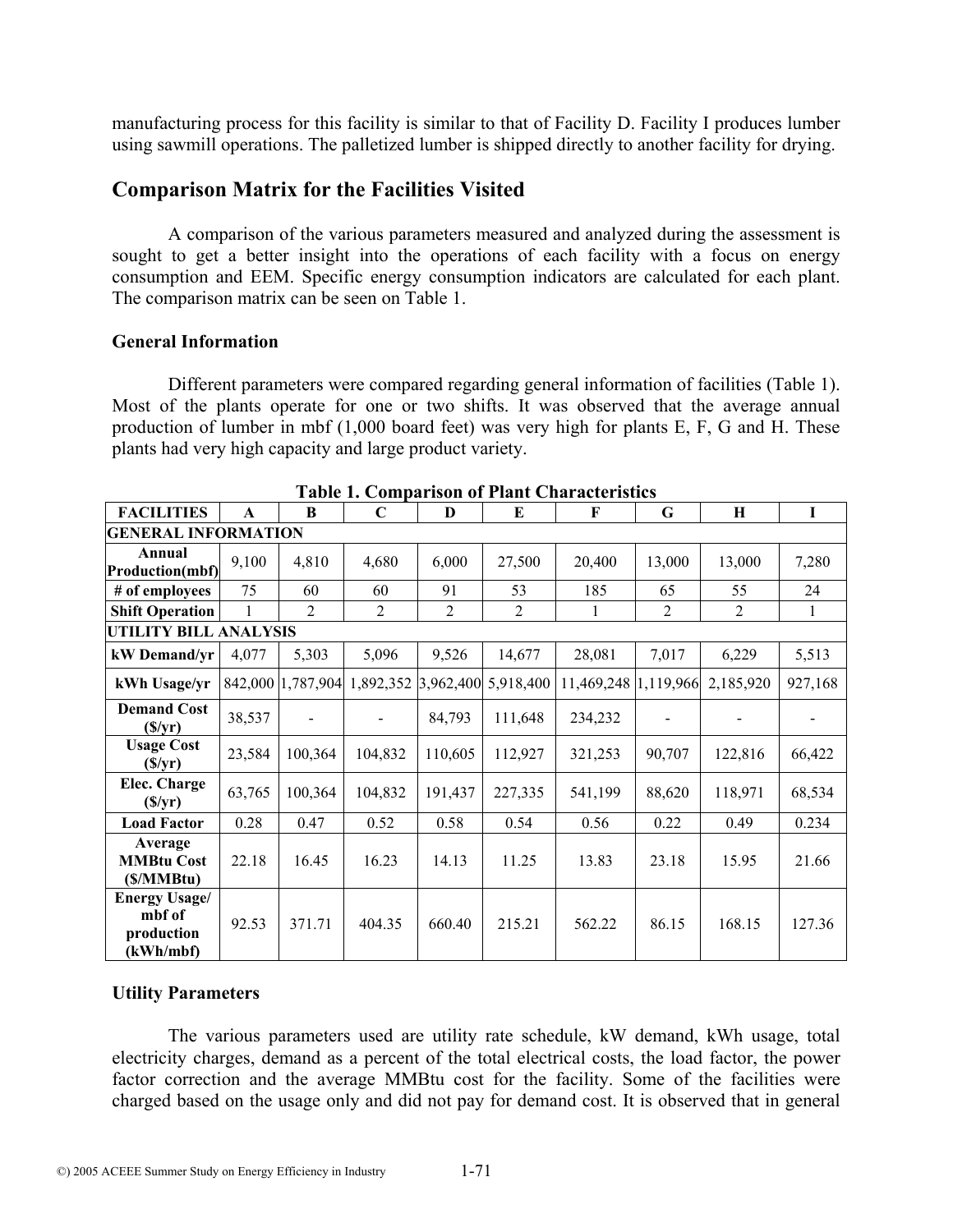load factor depends on the number of operating shifts for the plant. The difference between the maximum and the average demand and the difference between the maximum and minimum demand provides information on the possibility of leveling the load curve around the average. In general, the plants maintained a very good power factor and there were no or limited power factor penalties.

#### **Demand Sensitivity Analysis**

A detailed analysis was performed for all the plants except facility G where sufficient data was not available. Motor load test was performed for plants G, H, and I. The analysis of motors was performed using MotorMaster+™ software (USDOE). Also cog belt replacement analysis was performed for all the plants except plant C.

#### **Specific Energy Consumption Parameters**

Ratio of parameters such as kW demand, energy usage kWh, usage cost and total electricity cost to mbf of production were used to compare the plants' performance. All the parameters across all the plants A to I are discussed in the following sections.

#### **Average MMBtu Cost**

 It is observed that the average MMBtu cost is significant for plant A, G and I (approx. \$22/MMBtu as compared to \$17/MMBtu for all other plants). The total utility cost for plant A had a large demand component because the demand cost was distributed only over a one-shift operation as opposed to two or three shifts. Plant G had a treatment plant and had a different product as compared to other plants. The treatment plant of this facility was the major energy consumer. There was a large demand cost for this plant and energy consumed per year was much less as compared to other plants. The average MMBtu cost of this plant was more than \$20/MMBtu.

## **Energy Usage Per mbf of Production**

 This parameter is calculated by dividing the total annual energy consumed in kWh by the annual production of lumber in mbf (Figure 2). For plant A, it was a one shift operation, but it produced large volume of lumber per shift as compared to plants B and C which produced less but consumed more kWh. This shows that the plant A had a highly efficient operation with respect to energy consumption. Plant D had a kiln for drying along with the conventional lumber manufacturing process. As a result it consumed significant kWh energy as compared to other plants. The energy usage per mbf of production was very high. Plant F had 16 kilns and 14 dehumidifiers in addition to the conventional lumber manufacturing process. As a result it consumed a significant amount of kWh per year but the value of energy usage is lower. Plant G had a different process and therefore its value cannot be compared with the other plants.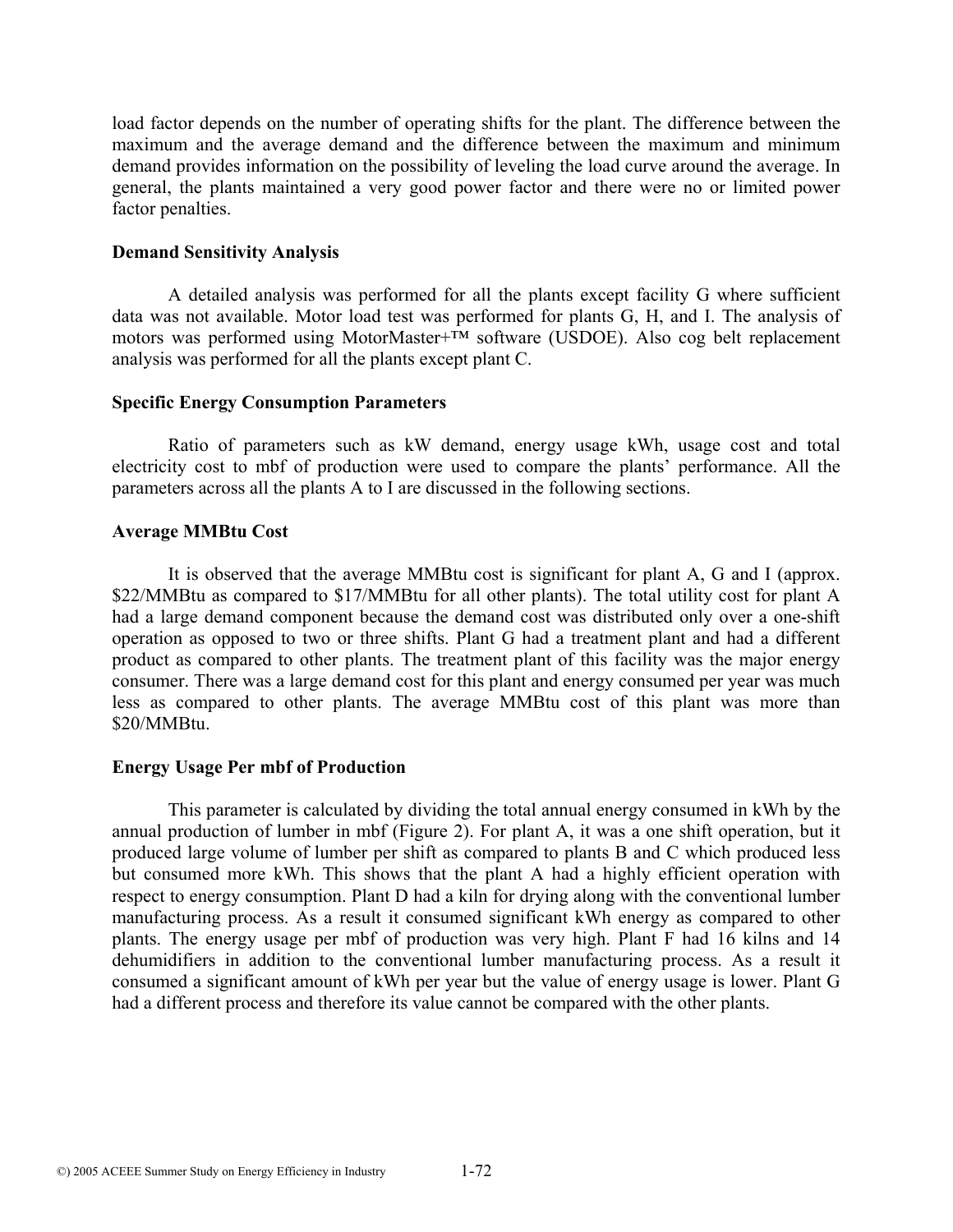

**Figure 2. Energy Usage Per mbf for Plants A to I** 

# **Total Electricity Cost Per mbf of Production**

 This parameter is obtained by dividing the total electricity cost of the facility by the annual mbf of lumber production. It is observed that the total electricity cost per mbf of production has almost the same pattern as the usage cost per mbf of production for all the plants (Figure 3).



**Figure 3. Total Electricity Cost Per mbf for Plants A to I**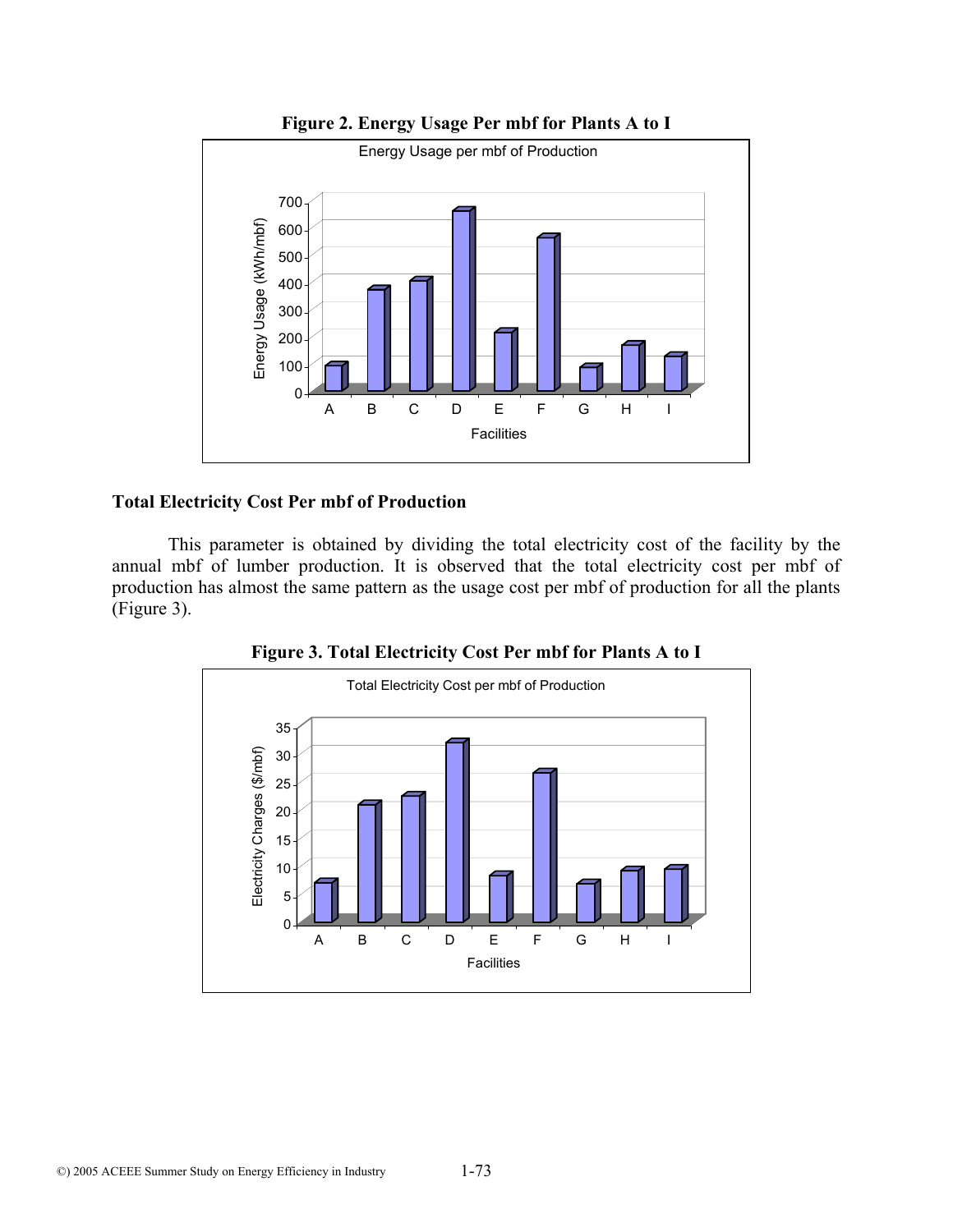#### **Usage Cost Per mbf of Production**

 This parameter is obtained by dividing the usage cost of electricity in dollar by the total annual production of lumber (mbf) for the facility. It depends on the energy usage plot in Figure 2. If the energy usage values of kWh in the Figure 2 are multiplied by the \$/kWh cost or the usage cost for each facility then the usage cost per mbf of production will be obtained. The variation in the values for this parameter across all the facilities can be attributed to the differences among the usage pattern and the per unit usage cost.

# **Energy Efficiency Measures**

 A total of six EEM categories were recommended as a result of the energy assessments at the wood processing facilities. The EEM were categorized with respect to compressor systems, motor systems, cogeneration, lighting, and others. The total MMBtu savings for each EEM category is reported in Table 2. From this Table it is clearly evident that the most potential in terms of energy savings are with respect to the following EEM.

- 1. Cogeneration
- 2. Motor System
- 3. Compressor System

|                                | EEM <sub>1</sub>            | <b>EEM2</b>            | <b>EEM3</b>    | r apic 2. Encre, Emercine, Freabarcs (EEFT)<br>EEM <sub>4</sub> | <b>EEM5</b>     | EEM <sub>6</sub> |
|--------------------------------|-----------------------------|------------------------|----------------|-----------------------------------------------------------------|-----------------|------------------|
| <b>Facility</b>                | Compressor<br><b>System</b> | $\log$<br><b>Belts</b> | <b>Motors</b>  | Cogen.                                                          | <b>Lighting</b> | Other*           |
| $\mathbf A$                    | 13,862                      | 57,352                 | 52,154         |                                                                 |                 |                  |
| $\bf{B}$                       | 34,574                      | 150,016                | 135,952        |                                                                 |                 |                  |
| $\mathbf C$                    | 18,816                      | 153,561                | 139,175        |                                                                 |                 |                  |
| D                              | 50,103                      |                        | 170,819        | 2,147,104                                                       | 17,287          |                  |
| E                              | 79,323                      | 90,244                 | 205,100        |                                                                 | 12,893          | 30,536           |
| $\mathbf F$                    | 230,198                     | 67,097                 | 182,539        |                                                                 | 15,929          | 161,443          |
| G                              | 32,758                      | 47,466                 | 84,677         |                                                                 | 68,059          |                  |
| H                              | 13,081                      | 82,626                 | 84,970         |                                                                 | 18,656          | 96,690           |
| T                              | 31,982                      | 58,893                 | 40,727         |                                                                 | 6,080           |                  |
| Total (kWh)                    | 504,697                     | 707,255                | 1,096,113      | 2,147,104                                                       | 138,904         | 288,669          |
| Average<br>Payback<br>(Months) | $\overline{2}$              | $\overline{2}$         | $\overline{2}$ | 43                                                              | 5               | 7                |

**Table 2. Energy Efficiency Measures (EEM)** 

*\*Chipper, Refrigeration, Waste Oil Burner related recommendations* 

The total energy savings that would result from recommendations in the wood processing facilities was 4,882,742 kWh. It should be noted that the cogeneration EEM was recommend on one facility while the other EEM were recommended in almost all of the facilities. The cogeneration opportunity was recommended due to unused boiler capacity and the need for low pressure steam in kiln systems. In the category of motor systems, the EEM focused on replacement of V belts with cogged belts, motor load sizing, and using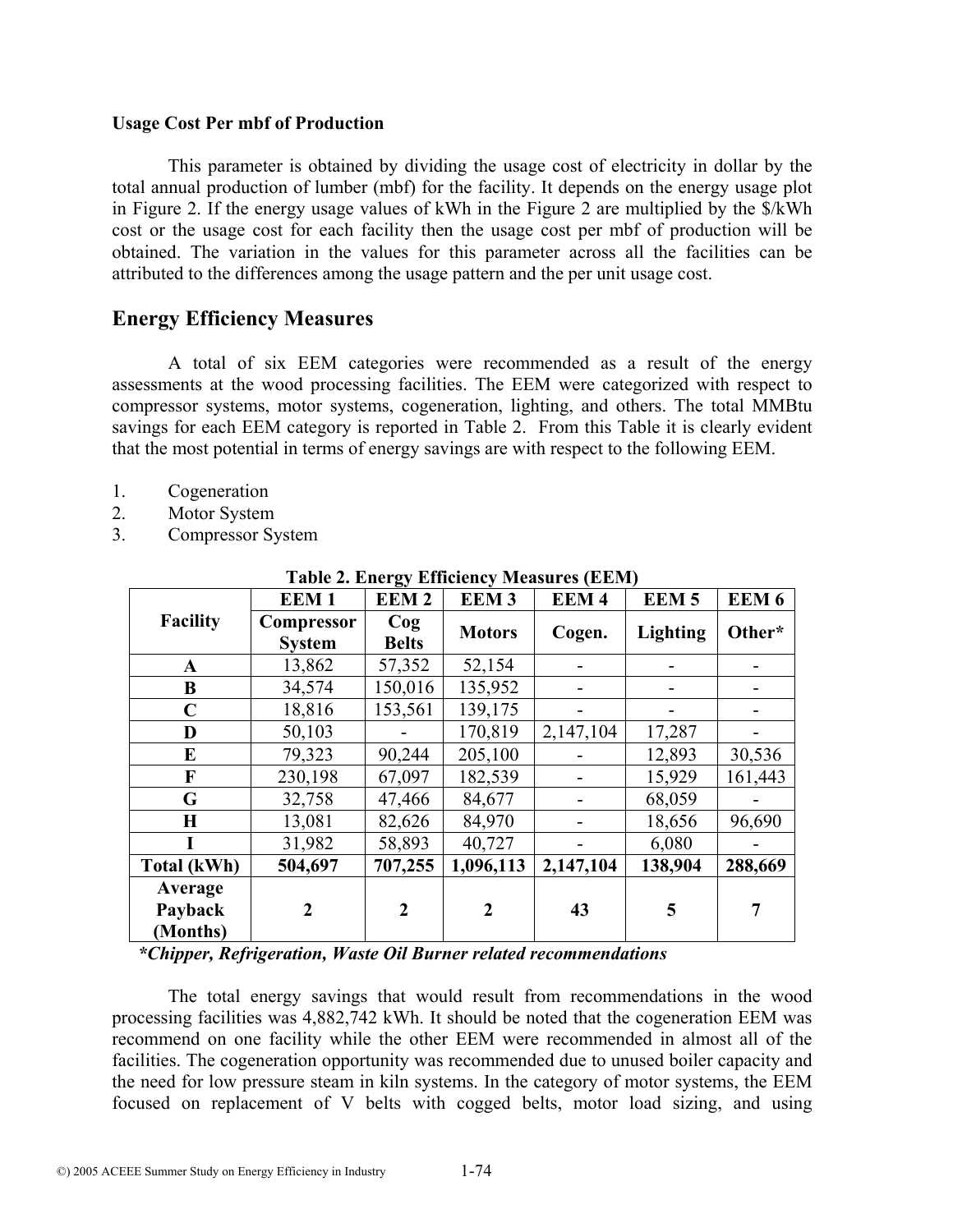MotorMaster<sup>+TM</sup> software in the continuous improvement maintenance mode. The compressor systems offered opportunities with respect to reduction of operating pressure by considering the overall compressor performance characteristics that include air leaks, temperature of intake air, waste heat recovery, and the use of synthetic lubricants. **Conclusion** 

 The wood processing facilities differ with respect to each other in terms of manufacturing processes, throughput, energy consumption, and the potential for EEM. The development of a profile for wood processing facilities will aid in identifying the potential for EEM and subsequent implementation. The development and implementation of EEM is certain to reduce operating costs in wood processing and hence enhance the competitive edge of such manufacturing enterprises.

#### **Acknowledgement**

 The research reported in this paper has been funded by West Virginia Development Office (WVDO).

## **References**

- Brown, Nelson Courtyard, and James Samuel Bethel. 1958. *Lumber.* 2nd Edition. John Wiley & Sons, Inc.
- Dunning, Scott, and Todd Ward. 1998. "Energy and waste saving measures for the paper and wood products industry." In *IEEE Conference Record of Annual Pulp and Paper Industry Technical Conference*.
- De Ameida, Anibal, and Steve Greenberg. 1995. "Technology assessment: energy efficient belt transmissions." *Energy and Buildings.* v22, no.3, p 245-253.
- Energy Information Administration (EIA). 1998. *About the Manufacturing Energy Consumption Survey (MECS).*
- Horton, Scott B. 1994. "Are energy efficient motors cure-all for energy problems?" *Consulting-Specifying Engineer.* v16, no.3, Cahner's Publishing Co., pp 0892-5046.
- Mate, Amol. 2002. *Energy Analysis and Diagnostics in Wood Manufacturing Industry.* West Virginia University, Thesis Collection.
- McCoy, Gilbert A., James A. Rooks, and Vestal C. Tutterow. 1997. "MotorMaster+™: An energy-efficient motor selection and energy management tool for the pulp and paper industry." In *IEEE Conference Record of Annual Pulp and Paper Industry Technical Conference.*